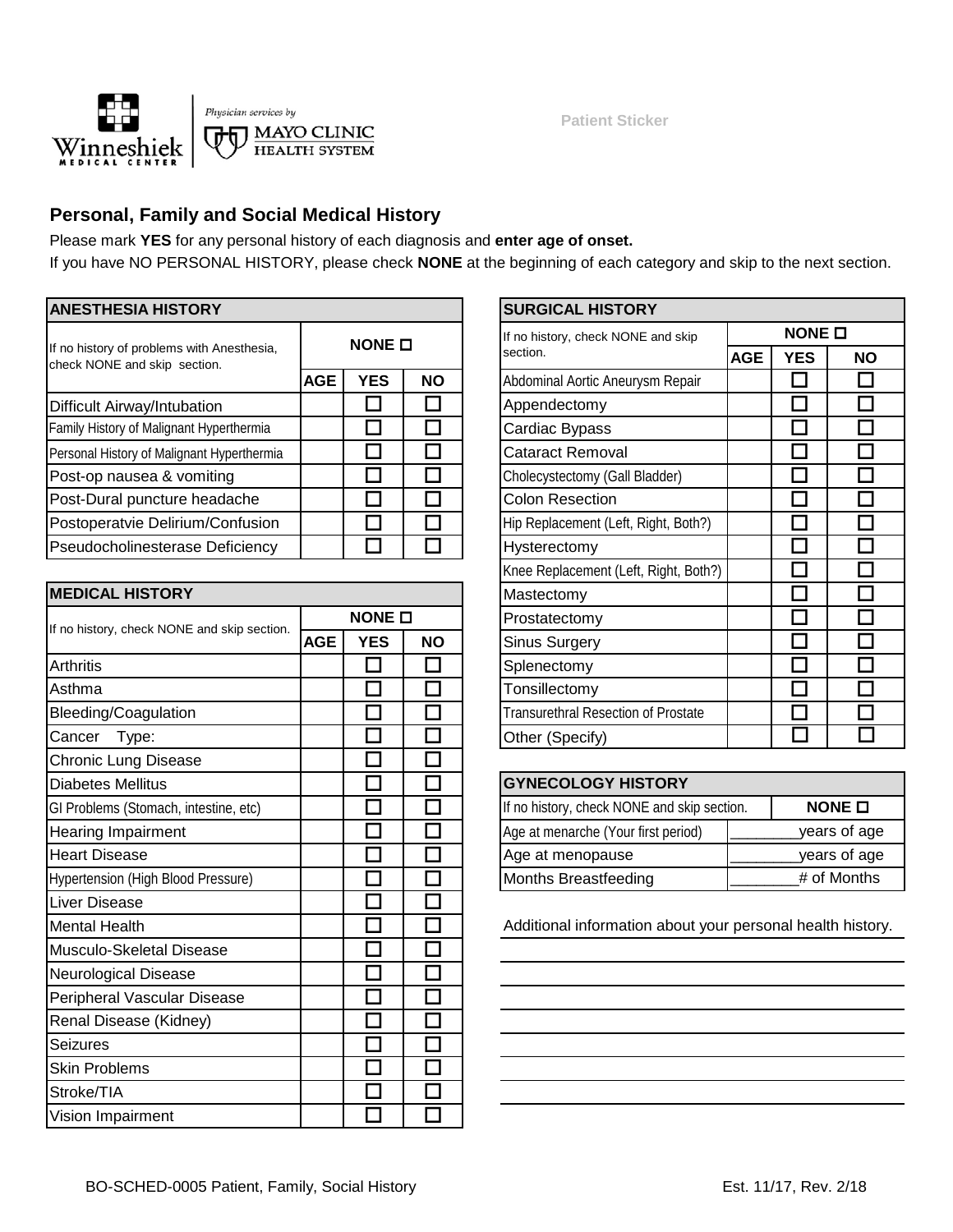## **PAGE 2**

# **Personal, Family and Social Medical History**

| <b>IACTIVITIES OF DAILY LIVING / OTHER</b>  | <b>NICOTINE USE</b> |               |                       |
|---------------------------------------------|---------------------|---------------|-----------------------|
| If no history, check NONE and skip section. |                     | NONE <b>O</b> | Never Smoked          |
|                                             | <b>YES</b>          | <b>NO</b>     | <b>Former Smoker</b>  |
| <b>Military Service</b>                     |                     |               | Passive Smoke         |
| Caffeine Concern                            |                     |               | <b>Current Smoker</b> |
| <b>Hobby Hazards</b>                        |                     |               | Type: $\Box$ Cigare   |
| <b>Stress Concerns</b>                      |                     |               | ⊐≀                    |
| <b>Special Diet</b>                         |                     |               | Packs Per Day (       |
| Exercise                                    |                     |               | Number of Year        |
| Seat Belt                                   |                     |               | Smokeless Toba        |
| <b>Travel History</b>                       |                     |               | Quit Date:            |
| Carbon Monoxide Detector                    |                     |               | Type                  |
| <b>Blood Transfusions</b>                   |                     |               |                       |
| Occupational Exposure                       |                     |               | Number of years       |
| Sleep Concern                               |                     |               |                       |
| Weight Concern                              |                     |               | <b>ALCOHOL USE</b>    |
| <b>Back Care</b>                            |                     |               |                       |
| <b>Bike Helmet</b>                          |                     |               | If no history, chec   |
| Self-Exams                                  |                     |               |                       |
| <b>Previous Residences</b>                  |                     |               |                       |
| <b>Radon Testing</b>                        |                     |               |                       |
|                                             |                     |               |                       |

| <b>SOCIAL HISTORY</b>                                            |  |                         |  |                     |  |  |  |  |  |
|------------------------------------------------------------------|--|-------------------------|--|---------------------|--|--|--|--|--|
| If no history, check NONE and skip section.                      |  |                         |  | NONE $\Box$         |  |  |  |  |  |
| No □<br>Not Currently $\square$<br>Sexual Activity Yes $\square$ |  |                         |  |                     |  |  |  |  |  |
| <b>Birth control/Protection</b>                                  |  |                         |  |                     |  |  |  |  |  |
|                                                                  |  |                         |  |                     |  |  |  |  |  |
|                                                                  |  |                         |  | Condom              |  |  |  |  |  |
|                                                                  |  |                         |  | Diaphragm           |  |  |  |  |  |
|                                                                  |  |                         |  | <b>IUD</b>          |  |  |  |  |  |
| Pill                                                             |  |                         |  |                     |  |  |  |  |  |
|                                                                  |  |                         |  | Patch               |  |  |  |  |  |
|                                                                  |  |                         |  | <b>Vaginal Ring</b> |  |  |  |  |  |
|                                                                  |  |                         |  | Injection           |  |  |  |  |  |
|                                                                  |  |                         |  | Spermicide          |  |  |  |  |  |
|                                                                  |  |                         |  | Surgical            |  |  |  |  |  |
|                                                                  |  |                         |  | Implant             |  |  |  |  |  |
|                                                                  |  | Natural Family Planning |  |                     |  |  |  |  |  |
| Partners                                                         |  |                         |  | Male                |  |  |  |  |  |
|                                                                  |  |                         |  | Female              |  |  |  |  |  |

#### **Patient Sticker**

|        |           | <b>NICOTINE USE</b>                                  |                               |
|--------|-----------|------------------------------------------------------|-------------------------------|
| NONE O |           | Never Smoked                                         | NONE O                        |
| :S     | <b>NO</b> | Former Smoker Quit Date:                             | No $\square$<br>Yes $\square$ |
|        |           | Passive Smoke Exposure                               | No $\square$<br>Yes $\square$ |
|        |           | <b>Current Smoker</b>                                | No $\square$<br>Yes 凵         |
|        |           | $\Box$ Cigars<br>Type: $\Box$ Cigarettes $\Box$ Pipe | $\Box$ Hookah                 |
|        |           | $\Box$ E-Cigarettes                                  |                               |
|        |           | Packs Per Day (circle choice) 1/4 1/2                | 1.5<br>$3 +$<br>2<br>1        |
|        |           | Number of Years:                                     |                               |
|        |           | Smokeless Tobacco                                    | Yes $\Box$<br>No $\square$    |
|        |           | Quit Date:                                           |                               |
|        |           | <b>Type</b>                                          | Snuff                         |
|        |           |                                                      | Chew                          |
|        |           | Number of years?                                     |                               |

### **ALCOHOL USE**

| If no history, check NONE and skip section. | NONE $\square$       |
|---------------------------------------------|----------------------|
|                                             | Yes $\Box$ No $\Box$ |
|                                             | Drinks Per Week      |
| Wine                                        |                      |
| Cans of Beer                                |                      |
| Shots of Liquor                             |                      |
| Other                                       |                      |

| <b>DRUG USE</b> |                                             |                      |  |  |  |  |
|-----------------|---------------------------------------------|----------------------|--|--|--|--|
|                 | If no history, check NONE and skip section. |                      |  |  |  |  |
| Types:          | Marijuana                                   | Yes $\Box$ No $\Box$ |  |  |  |  |
|                 | Methamphetamines                            | Yes $\Box$ No $\Box$ |  |  |  |  |
|                 | Cocaine                                     | Yes $\Box$ No $\Box$ |  |  |  |  |
|                 | IV Drugs                                    | Yes $\Box$ No $\Box$ |  |  |  |  |
|                 | Times per week?                             |                      |  |  |  |  |

| al Ring         | <b>SOCIOECONOMIC HISTORY</b>                             |  |  |  |  |  |  |  |  |  |
|-----------------|----------------------------------------------------------|--|--|--|--|--|--|--|--|--|
| njection        | Occupation:                                              |  |  |  |  |  |  |  |  |  |
| micide          | Employer:                                                |  |  |  |  |  |  |  |  |  |
| <b>Surgical</b> | Marital Status (circle one):<br>Divorced<br>Life Partner |  |  |  |  |  |  |  |  |  |
| Implant         | Widowed<br>Separated<br>Single<br>Married                |  |  |  |  |  |  |  |  |  |
| anning          | Spouse Name:                                             |  |  |  |  |  |  |  |  |  |
| Male            | Number of Children:                                      |  |  |  |  |  |  |  |  |  |
| Female          | Years of Education:                                      |  |  |  |  |  |  |  |  |  |
|                 |                                                          |  |  |  |  |  |  |  |  |  |